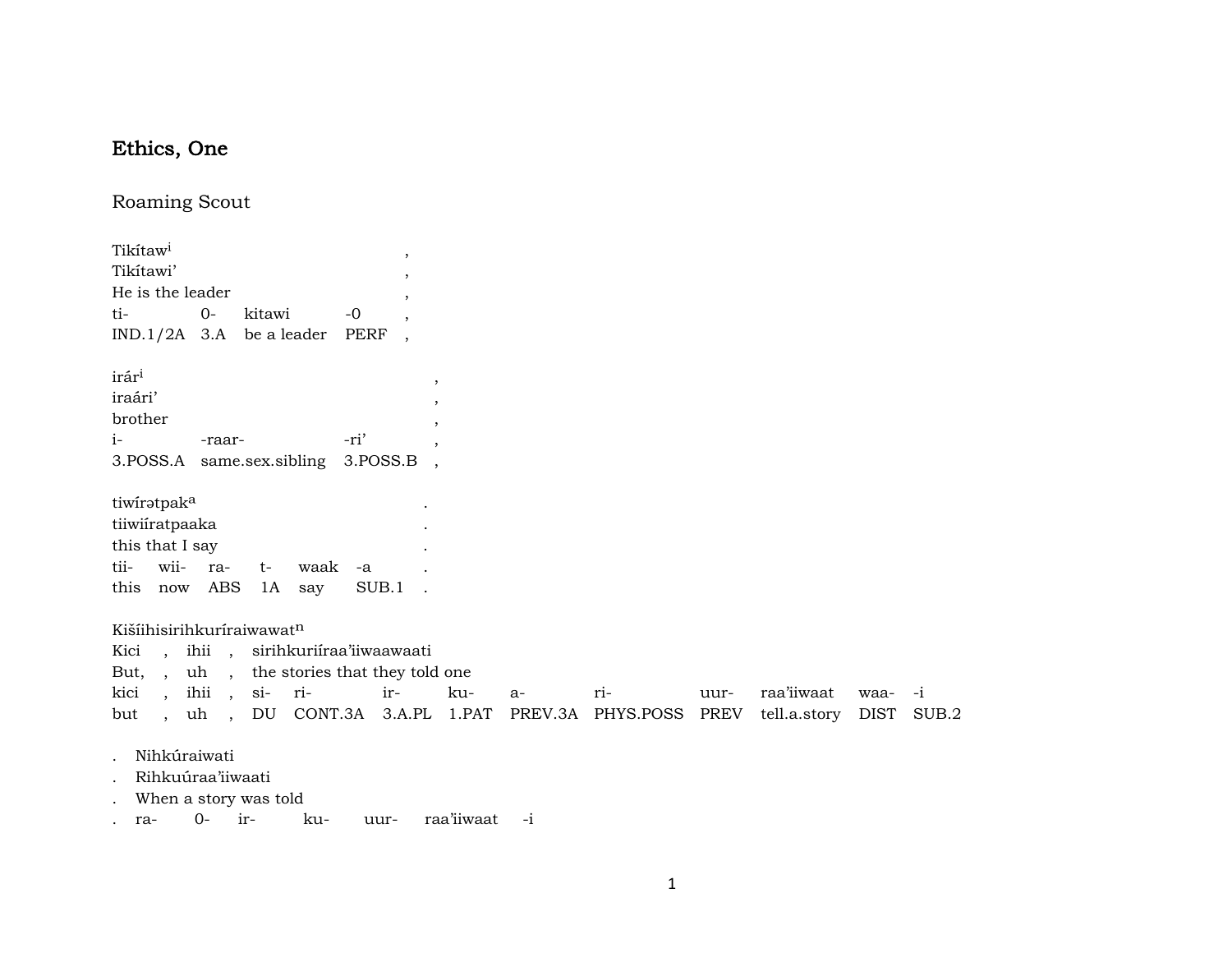. INF.A 3.A 3.A.PL INF.B PREV tell.a.story SUB.2

| hi                    | hitátətkuk <sup>u</sup><br>taátatkuuku'<br>and I listened |             |                           |             |                           | šáhiks<br>Cáhiks<br>A person | pírask <sup>i</sup><br>piíraski<br>a boy |            |      |      |
|-----------------------|-----------------------------------------------------------|-------------|---------------------------|-------------|---------------------------|------------------------------|------------------------------------------|------------|------|------|
| hi                    | ta-                                                       | $t-$        | atka'uk -:hus             |             | $\ddot{\phantom{a}}$      | caahiks                      | piiras-                                  | -kis       |      |      |
|                       | and $IND.1/2A$ 1A                                         |             | listen                    | IMPF        | $\mathbb{Z}^{\mathbb{Z}}$ | person                       | boy                                      | <b>DIM</b> |      |      |
|                       | wititawihsititn                                           |             |                           |             | $^\mathrm{,}$             |                              |                                          |            |      |      |
|                       | wiititawihcitit                                           |             |                           |             | $\overline{\phantom{a}}$  |                              |                                          |            |      |      |
|                       | he began to be among them                                 |             |                           |             | ,                         |                              |                                          |            |      |      |
| wii-                  | ti-                                                       |             | tawihcitik                | -0          | $\overline{\phantom{a}}$  |                              |                                          |            |      |      |
|                       |                                                           |             | now IND.1/2A appear.among |             | PERF                      |                              |                                          |            |      |      |
| rakútaut <sup>u</sup> |                                                           |             |                           |             | A                         |                              |                                          |            |      |      |
|                       | rakúta'uutu                                               |             |                           |             | a                         |                              |                                          |            |      |      |
|                       | for him to steal                                          |             |                           |             | and                       |                              |                                          |            |      |      |
| ra-                   | $0 -$                                                     | ku-         | ta'uut                    | -hus        | a                         |                              |                                          |            |      |      |
|                       | INF.A 3.A 1.PAT steal                                     |             |                           | <b>IMPF</b> | and                       |                              |                                          |            |      |      |
|                       | kararákuhir <sup>a</sup>                                  |             |                           |             |                           |                              |                                          |            |      |      |
|                       | kararákuuhiira                                            |             |                           |             |                           |                              |                                          |            |      |      |
|                       | for him to be not good                                    |             |                           |             |                           |                              |                                          |            |      |      |
| kara-                 | ra-                                                       | $0-$<br>ku- | uur-                      |             | hiir-                     | $-a$                         |                                          |            |      |      |
|                       | NEG ABS 3.P 1.PAT                                         |             |                           |             |                           | A.POSS be.good SUB.1         |                                          |            |      |      |
|                       | kiturarurakušiáwahi                                       |             |                           |             |                           |                              |                                          |            |      |      |
| kítuu'u'              |                                                           |             | raaruurakuci'aáwaahi      |             |                           |                              |                                          |            |      |      |
| all                   |                                                           |             | for him to just do things |             |                           |                              |                                          |            |      |      |
| kituu-                | -u'                                                       | raaruu-     | ra-                       | $0-$        | ku-                       | ut-                          | $i-$                                     | aar        | -waa | $-1$ |
| all                   | NOM                                                       | just        | ABS                       | 3.P         | 1.PAT                     |                              | PREV CONT.1/2                            | do         | DIST | IMPF |
|                       |                                                           |             |                           |             |                           |                              |                                          |            |      |      |

. Irikurihwakíah<sup>u</sup>

. Irikurihwakí'aahu'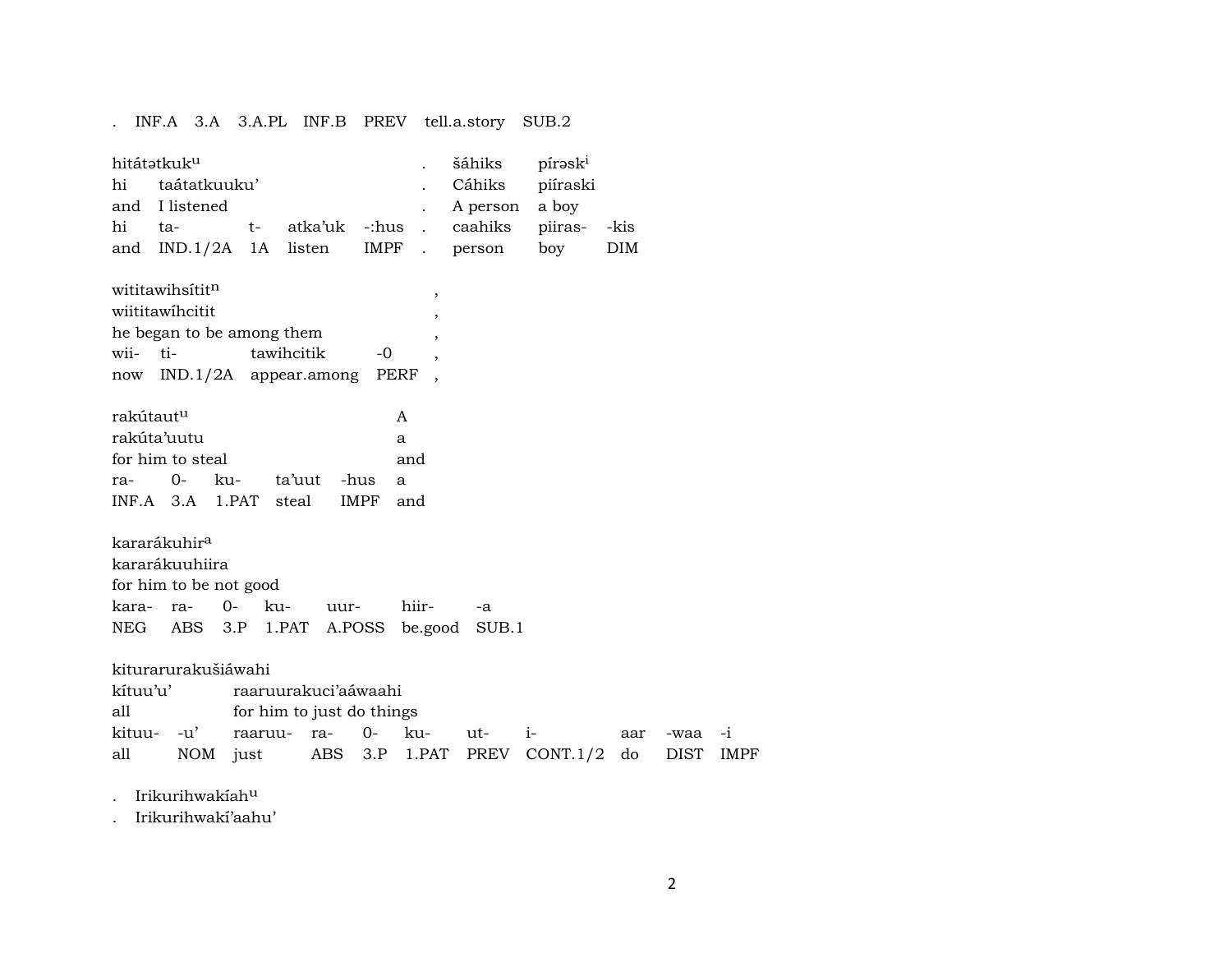|                      |             | That is what they said                |      |                          |                                 |       |        |                 |        |                                        |                      |                      |          |  |
|----------------------|-------------|---------------------------------------|------|--------------------------|---------------------------------|-------|--------|-----------------|--------|----------------------------------------|----------------------|----------------------|----------|--|
| $\ddot{\phantom{0}}$ | iriku-      |                                       | ri-  |                          |                                 | $0-$  | $ir-$  |                 | waki'a |                                        | -:hus                |                      |          |  |
|                      |             |                                       |      |                          | that.one CONT.3A 3.A            |       |        | 3.A.PL say.A.PL |        |                                        | <b>IMPF</b>          |                      |          |  |
|                      |             | rihkúraiwati                          |      |                          |                                 |       |        |                 |        |                                        |                      |                      |          |  |
|                      |             | rihkuúraa'iiwaati                     |      |                          |                                 |       |        |                 |        |                                        |                      | $\,$                 |          |  |
|                      |             | when they told of it                  |      |                          |                                 |       |        |                 |        |                                        |                      | $\,$                 |          |  |
| ra-                  |             | $0-$                                  | ir-  |                          | ku-                             |       | uur-   |                 |        | raa'iiwaat                             | $-i$                 |                      |          |  |
|                      | $INF.A$ 3.A |                                       |      |                          | 3.A.PL INF.B                    |       | A.POSS |                 |        | tell.a.story                           | SUB.2                |                      |          |  |
|                      | kúrahus     |                                       |      | $\overline{\phantom{a}}$ |                                 |       |        |                 |        |                                        |                      |                      |          |  |
|                      | kúrahuus    |                                       |      |                          |                                 |       |        |                 |        |                                        |                      |                      |          |  |
|                      |             | the old men                           |      |                          |                                 |       |        |                 |        |                                        |                      |                      |          |  |
|                      | kurahuus    |                                       |      |                          |                                 |       |        |                 |        |                                        |                      |                      |          |  |
|                      |             | old.man/priest                        |      |                          |                                 |       |        |                 |        |                                        |                      |                      |          |  |
|                      |             |                                       |      |                          |                                 |       |        |                 |        |                                        |                      |                      |          |  |
|                      |             | hírahirithikuhararíwišət <sup>n</sup> |      |                          |                                 |       |        |                 |        |                                        |                      |                      |          |  |
| hi                   |             | raahiírit                             |      | hi                       | kuuharaaríwicat                 |       |        |                 |        |                                        |                      |                      |          |  |
| and                  |             | finally                               |      |                          | and he got into serious trouble |       |        |                 |        |                                        |                      |                      |          |  |
| hi                   |             | raahiírit                             |      | hi                       |                                 | kuur- | ra-    | 0-              |        |                                        | raa.ri.wic.at        | -0                   |          |  |
|                      |             | and finally                           |      |                          | and DUB                         |       | ABS    |                 |        |                                        | 3.A get.into.trouble | PERF                 |          |  |
|                      |             |                                       |      |                          |                                 |       |        |                 |        |                                        |                      |                      |          |  |
|                      |             | kuhararíwišat <sup>n</sup>            |      |                          |                                 |       |        |                 |        |                                        | nahírit <sup>n</sup> |                      | Nahírit  |  |
|                      |             | Kuuharaaríwicat                       |      |                          |                                 |       |        |                 |        |                                        | raahiirit            |                      | Raahiír  |  |
|                      |             |                                       |      |                          | He got into serious trouble     |       |        |                 |        |                                        | finally              |                      | Finally  |  |
|                      | kuur-       | ra-                                   | $0-$ |                          | raa.ri.wic.at                   |       |        | -0              |        | 0                                      | raahiírit            | $\mathbf{r}$         | raahiiri |  |
| <b>DUB</b>           |             |                                       |      |                          | ABS 3.A get.into.trouble PERF   |       |        |                 |        | 0                                      | finally              | $\ddot{\phantom{a}}$ | finally  |  |
|                      |             |                                       |      |                          |                                 |       |        |                 |        |                                        |                      |                      |          |  |
|                      |             | kuruhíwiška                           |      |                          |                                 |       |        |                 |        | $\epsilon$                             |                      |                      |          |  |
|                      |             | kuruuhíwicka'                         |      |                          |                                 |       |        |                 |        | $\alpha$                               |                      |                      |          |  |
|                      |             | then he thought                       |      |                          |                                 |       |        |                 |        | $\epsilon$                             |                      |                      |          |  |
|                      | kuruur-     | ri-                                   |      |                          | 0-                              |       | wicka  | -0              |        | $\boldsymbol{\zeta}\boldsymbol{\zeta}$ |                      |                      |          |  |
| then                 |             |                                       |      | CONT.3A                  | 3.A                             |       | think  | PERF            |        | $\epsilon\epsilon$                     |                      |                      |          |  |

 $\mathit{N}$ ahírit $^{\rm n}$ Raahiírit Finally

raahiirit<br>finally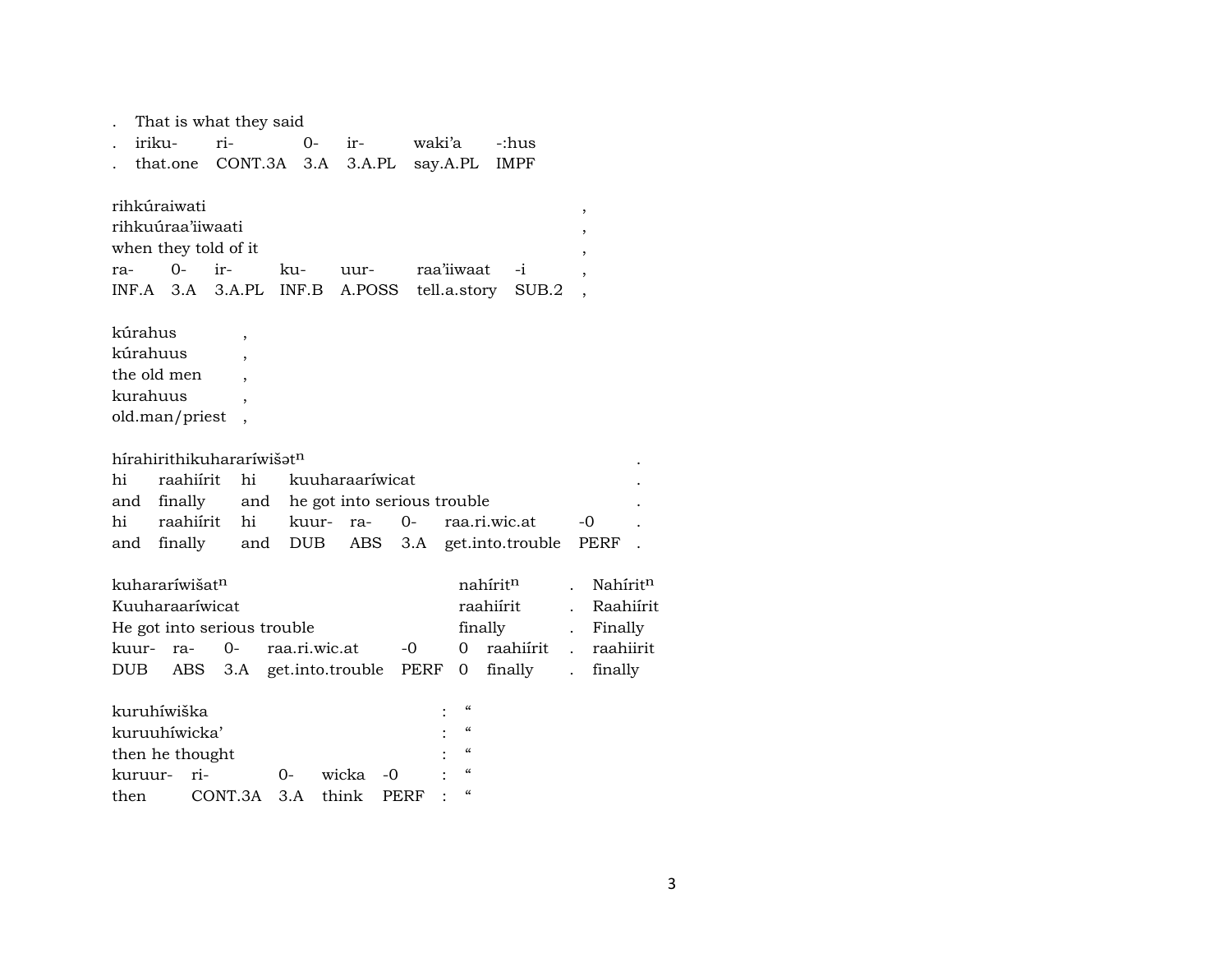| Tuhútaut <sup>n</sup>                                                             |
|-----------------------------------------------------------------------------------|
| Tuuhúhta'ut                                                                       |
| Let me steal it at last                                                           |
| $O -$<br>uhur-<br>ta'uut<br>$-0$<br>i-<br>t-                                      |
| finally steal<br>$CONT.1/2$ 1A 3.P<br>PERF                                        |
| 11<br>nakurakataríhur <sup>u</sup>                                                |
| rakuraakatárihuuru<br>$^{\prime}$                                                 |
| its being a big way                                                               |
| Ħ<br>$O-$<br>raa.katarihur<br>ku-<br>ra-<br>-u                                    |
| $^{\prime}$<br>INF.A 3.P INF.B be.a.serious.matter<br>SUB.D                       |
| Hiruahuší <sup>a</sup><br>hírəs                                                   |
| híras<br>Hiru<br>ahúci'a                                                          |
| Then he did it<br>at night                                                        |
| hiruu ar-<br>ri-<br>-0<br>hiras<br>0-<br>0-<br>ut-<br>aar                         |
| 3.A<br>EV CONT.3A<br>3.P<br>PREV<br>do<br>then<br>PERF<br>at.night<br>$\vdots$    |
| kuharawašítit <sup>n</sup>                                                        |
| kuuharaawacítit                                                                   |
| he took it outside                                                                |
| 0-<br>0-<br>ra.awacitik<br>$-0$<br>kuur-<br>ra-                                   |
| 3.P take.outside<br>DUB<br>ABS<br>3.A<br>PERF                                     |
|                                                                                   |
| kuruhirušpákar <sup>u</sup>                                                       |
| kuruuhirucpaákaru'                                                                |
| Then he picked them up                                                            |
| kuruur- ri-<br>$0-$<br>ruuc.waakara'uk<br>0-<br>-0                                |
| CONT.3A 3.A<br>3.P<br>pick.up.PL.OBJ<br>PERF<br>then                              |
|                                                                                   |
| Asarahkitu<br>akuhátaut <sup>n</sup>                                              |
| Asaaraahkituu'u'<br>kuuháta'ut<br>a                                               |
| All the horses<br>he stole them<br>and                                            |
| ta'uut<br>kituu<br>$-u'$<br>0-<br>kuur-<br>0-<br>-0<br>raar-<br>asaa-<br>a<br>ra- |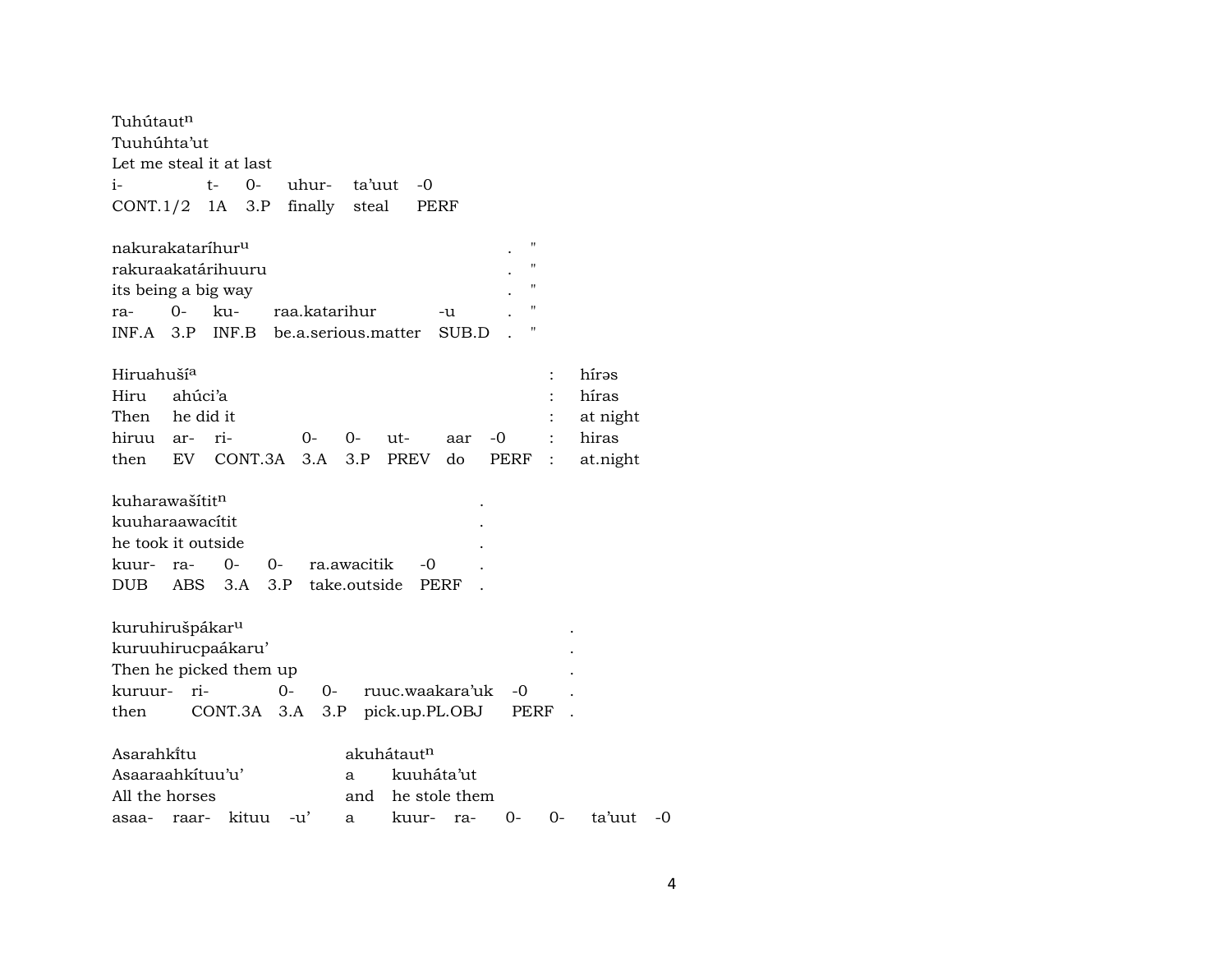horse PL all NOM and DUB ABS 3.A 3.P steal PERF

| iriahatúhkaku    |                                  |  |                            |                                               |    |  |  |  |  |  |  |
|------------------|----------------------------------|--|----------------------------|-----------------------------------------------|----|--|--|--|--|--|--|
| irii'ahaatúhkaku |                                  |  |                            |                                               |    |  |  |  |  |  |  |
|                  | where a village was in the woods |  |                            |                                               |    |  |  |  |  |  |  |
|                  |                                  |  | irii- ar- ra- itur- ka.kus |                                               | -0 |  |  |  |  |  |  |
|                  |                                  |  |                            | where EV ABS village besitting.in.woods PERF, |    |  |  |  |  |  |  |

| iriahatúhkaku                    |  |  |                            |                                               |                |  |  |  |  |  |
|----------------------------------|--|--|----------------------------|-----------------------------------------------|----------------|--|--|--|--|--|
| irii'ahaatúhkaku                 |  |  |                            |                                               |                |  |  |  |  |  |
| where a village was in the woods |  |  |                            |                                               |                |  |  |  |  |  |
|                                  |  |  | irii- ar- ra- itur- ka.kus |                                               | $\overline{a}$ |  |  |  |  |  |
|                                  |  |  |                            | where EV ABS village besitting.in.woods PERF. |                |  |  |  |  |  |

## pišikatwítihi ,

|                   | Picikat witiihi'   |                                                   |      |  |
|-------------------|--------------------|---------------------------------------------------|------|--|
| Wintertime it was |                    |                                                   |      |  |
|                   | pici- -kat wi- ti- | ihii                                              | $-0$ |  |
|                   |                    | wintry LOC QUOT IND.1/2A be.in.a.place/time PERF, |      |  |

| rahkatáhuhkat <sup>n</sup> | $\bullet$ |  |  |
|----------------------------|-----------|--|--|
| rahkatáhuhkat              | ٠         |  |  |
| on the hunt                | ٠         |  |  |
| rar.katahuur- -kat         |           |  |  |
| communal.hunt LOC          |           |  |  |

| Iriahatúhkak <sup>u</sup>          |  |  |  |                            |  |                                                                                             |  |  |  |  |
|------------------------------------|--|--|--|----------------------------|--|---------------------------------------------------------------------------------------------|--|--|--|--|
| Irii'ahaatúhkaku                   |  |  |  |                            |  |                                                                                             |  |  |  |  |
| Where the village was in the woods |  |  |  |                            |  |                                                                                             |  |  |  |  |
|                                    |  |  |  | $-0$                       |  |                                                                                             |  |  |  |  |
|                                    |  |  |  |                            |  | NOM                                                                                         |  |  |  |  |
|                                    |  |  |  | irii- ar- ra- itur- ka.kus |  | ki̇̃tu<br>kítuu'u'<br>all<br>kituu- -u'<br>where EV ABS village besitting.in.woods PERF all |  |  |  |  |

|   | aahariwiat <sup>n</sup> | arús <sup>a</sup> |  |  |  |  |  |
|---|-------------------------|-------------------|--|--|--|--|--|
| a | aharáriwi'at            | aruúsa'           |  |  |  |  |  |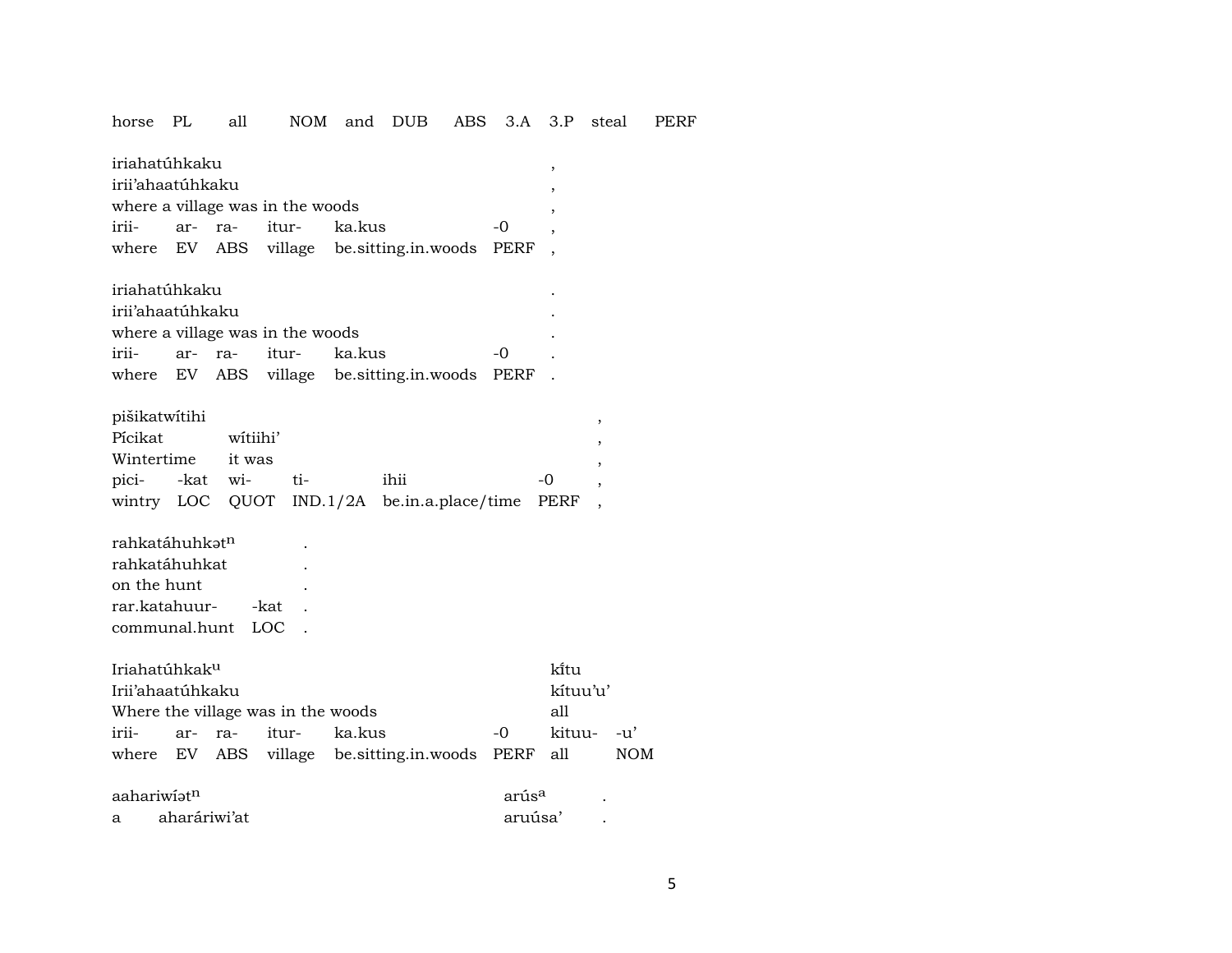| and              |     |                                 | he took them from there      |                               | the horses |            |              |                                                 |                      |       |
|------------------|-----|---------------------------------|------------------------------|-------------------------------|------------|------------|--------------|-------------------------------------------------|----------------------|-------|
| а                | ar- | ra-                             | raar-                        | ri.wi.at                      |            | $-0$       | aruusa'      |                                                 |                      |       |
| and              | EV  |                                 |                              | ABS 3PL.INAN.P take.from PERF |            |            | horse        |                                                 |                      |       |
|                  |     |                                 |                              |                               |            |            |              |                                                 |                      |       |
| Arisít           |     | akitaru                         |                              | irírau                        |            |            |              |                                                 | $\ddot{\phantom{0}}$ | Hiru  |
| Ariísit          |     | ákitaaru'                       |                              | iriíra'u                      |            |            |              |                                                 |                      | Hiru  |
| His own          |     | tribe                           |                              | its being                     |            |            |              |                                                 |                      | Then  |
| ariisit          |     |                                 | akitaar- -u'                 | irii-                         |            | ra- 0-     | $\mathbf{O}$ | -u                                              | $\ddot{\phantom{0}}$ | hiruu |
|                  |     | one's.own tribe                 |                              | NOM the one                   |            | ABS 3.A be |              | SUB.D                                           | $\mathbf{L}$         | then  |
| kuháhkarikstət   |     |                                 |                              |                               |            |            |              |                                                 |                      |       |
|                  |     | kuuhaáhkariikstat               |                              |                               |            |            |              |                                                 |                      |       |
|                  |     | he drove the herd               |                              |                               |            |            |              |                                                 |                      |       |
| kuur- ra-        |     | $0-$                            |                              | ar- kariiks- ra.at            |            | -0         |              |                                                 |                      |       |
| DUB              |     |                                 |                              | ABS 3.A EV herd take          |            | PERF       |              |                                                 |                      |       |
|                  |     |                                 |                              |                               |            |            |              |                                                 |                      |       |
| kuháhkarikstət   |     |                                 |                              |                               |            |            | ,            |                                                 |                      |       |
|                  |     | Kuuhaáhkariikstat               |                              |                               |            |            |              |                                                 |                      |       |
|                  |     | He drove the herd               |                              |                               |            |            |              |                                                 |                      |       |
| kuur- ra-        |     | $0-$                            |                              | ar- kariiks- ra.at            |            | -0         |              |                                                 |                      |       |
| DUB              |     |                                 | ABS 3.A EV herd              | take                          |            | PERF       |              |                                                 |                      |       |
|                  |     |                                 |                              |                               |            |            |              |                                                 |                      |       |
|                  |     | hirusiahihatúhkaət <sup>n</sup> |                              |                               |            |            |              |                                                 |                      |       |
|                  |     |                                 | Hiru si'ahiihatúhka'at       |                               |            |            |              |                                                 |                      |       |
|                  |     |                                 | Then they followed his trail |                               |            |            |              |                                                 |                      |       |
| hiruu si-        |     | ar-                             | ri-                          | ir- hatuhka.at                |            |            |              | -0                                              |                      |       |
| then             |     |                                 |                              |                               |            |            |              | DU EV CONT.3A PL.3A follow.someone's.trail PERF |                      |       |
| Náw <sup>a</sup> |     |                                 |                              |                               |            |            |              |                                                 |                      |       |
| Ráwa             |     |                                 |                              |                               |            |            |              |                                                 |                      |       |
| <b>Now</b>       |     |                                 |                              |                               |            |            |              |                                                 |                      |       |
| rawa             |     |                                 |                              |                               |            |            |              |                                                 |                      |       |
|                  |     |                                 |                              |                               |            |            |              |                                                 |                      |       |

now ,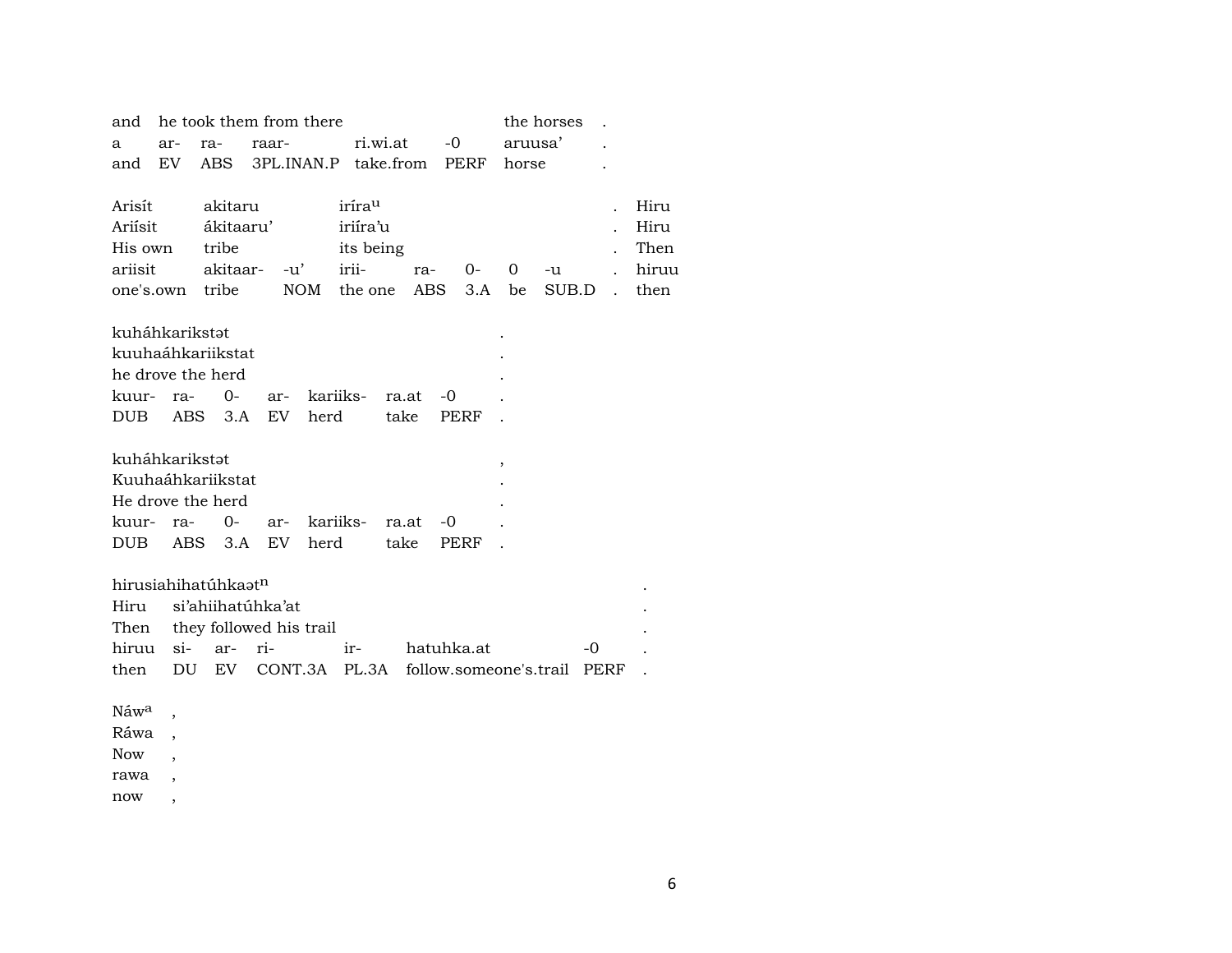|                                                    |                                                       | hiwihirurikuahiratarákuk <sup>i</sup> |                              |                          |                                      |      |                |      |             |      |                |                |             |       |
|----------------------------------------------------|-------------------------------------------------------|---------------------------------------|------------------------------|--------------------------|--------------------------------------|------|----------------|------|-------------|------|----------------|----------------|-------------|-------|
| hi                                                 | wiihiruu                                              |                                       | riku'ahí'                    |                          |                                      |      |                |      | rátaraakuki |      |                |                |             |       |
| and                                                | then                                                  |                                       | that was the one             |                          |                                      |      |                |      | ourselves   |      |                |                |             |       |
| hi                                                 | wii-                                                  | hiruu                                 | riku-                        | ar-                      | ri-                                  | $0-$ | $\overline{0}$ | $-0$ | ra-         | $t-$ | rak-           | $\overline{0}$ | -ka.uk -i   |       |
| and                                                | now                                                   | then                                  | the.one.that EV CONT.3A 3.A  |                          |                                      |      | be             | PERF | ABS         |      | 1.A PL.1/2A be |                | <b>DIST</b> | SUB.2 |
|                                                    | nahákuk <sup>i</sup><br>Rahaákuki<br>Us<br>ra-<br>ABS | rak-<br>t-<br>$1.A$ PL. $1/2A$        | $\mathbf 0$<br>be            | -ka.uk -i<br><b>DIST</b> | SUB.2                                |      |                |      |             |      |                |                |             |       |
|                                                    | wihirúrikuahi                                         |                                       |                              |                          |                                      |      |                |      |             |      |                |                |             |       |
| wiihiruu                                           |                                                       | riku'ahí'                             |                              |                          |                                      |      |                |      |             |      |                |                |             |       |
| then                                               |                                                       |                                       | that was the one             |                          |                                      |      |                |      |             |      |                |                |             |       |
| wii-                                               | hiruu                                                 | riku-                                 | ri-<br>ar-                   |                          | $0-$<br>$\mathbf 0$                  | $-0$ |                |      |             |      |                |                |             |       |
| now                                                | then                                                  |                                       | that.one EV                  |                          | CONT.3A 3.A<br>be                    | PERF |                |      |             |      |                |                |             |       |
| piraskíwiti<br>Piíraski<br>A boy<br>piiras-<br>boy | -kis<br>DIM                                           | witi'<br>he was<br>wi-                | ti-<br>$0-$<br>QUOT IND.3A   | 3.A                      | $\overline{0}$<br>$-0$<br>PERF<br>be |      |                |      |             |      |                |                |             |       |
| Náwa                                               |                                                       |                                       |                              |                          |                                      |      |                |      |             |      |                |                |             |       |
| Ráwa                                               | $\overline{\phantom{a}}$                              |                                       |                              |                          |                                      |      |                |      |             |      |                |                |             |       |
| <b>Now</b>                                         |                                                       |                                       |                              |                          |                                      |      |                |      |             |      |                |                |             |       |
| rawa                                               |                                                       |                                       |                              |                          |                                      |      |                |      |             |      |                |                |             |       |
| $\operatorname{now}$                               | $\overline{\phantom{a}}$                              |                                       |                              |                          |                                      |      |                |      |             |      |                |                |             |       |
|                                                    |                                                       | hirusiahiratáarus <sup>a</sup>        |                              |                          |                                      |      |                |      |             |      |                |                |             |       |
| hiruu                                              |                                                       | si'ahiirata                           |                              |                          |                                      |      | aruúsa'        |      |             |      |                |                |             |       |
| then                                               |                                                       |                                       | when they took them from him |                          |                                      |      | the horses     |      |             |      |                |                |             |       |
| hiruu                                              | si-                                                   | ar- ra-                               | $0-$<br>ir-                  |                          | ra.at<br>-a                          |      | aruúsa'        |      |             |      |                |                |             |       |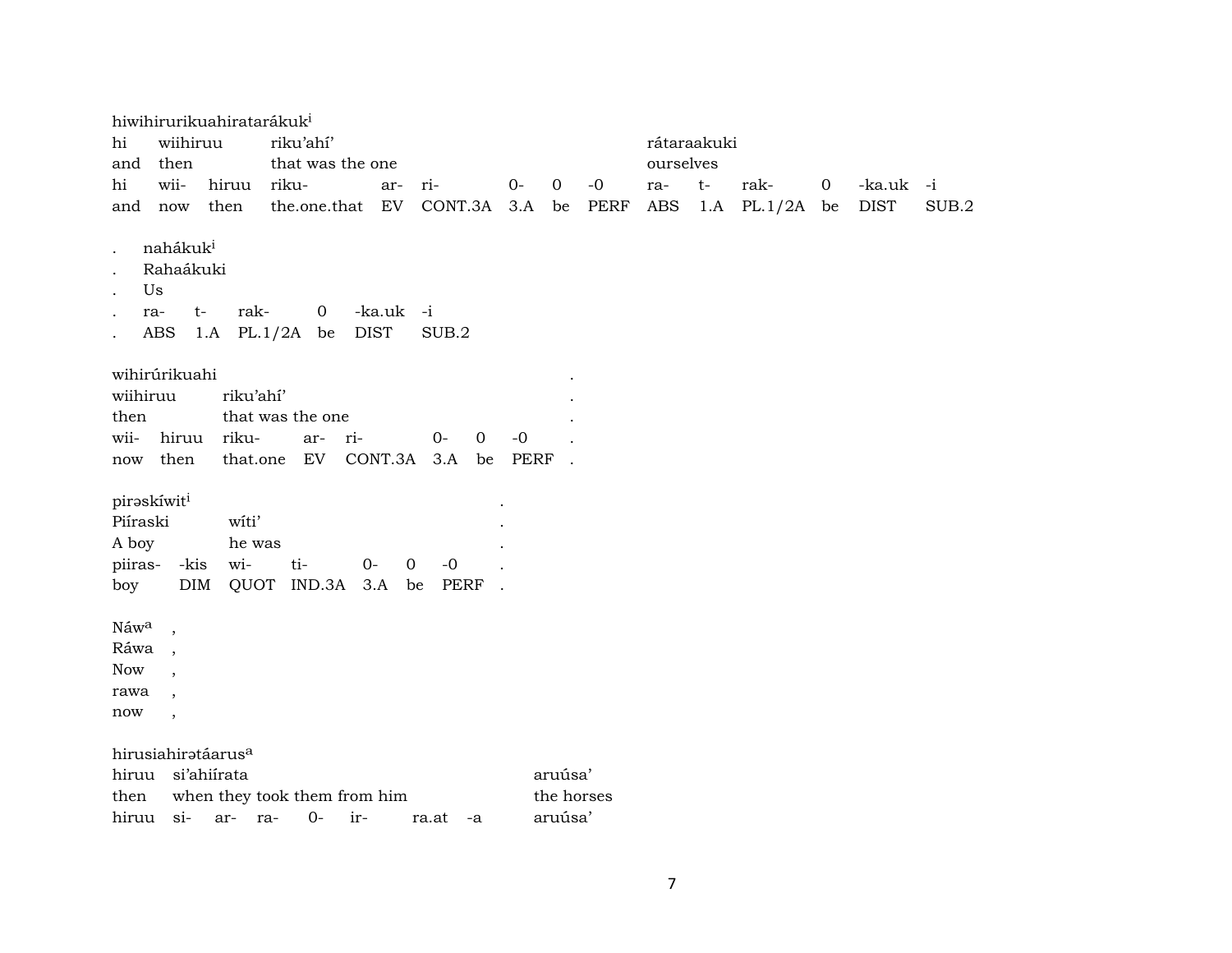| DU EV<br>ABS<br>3.A PL.3A take<br>then<br>SUB.1<br>horse                                                                                                                                                                                                                                                                                     |  |  |  |  |  |  |  |  |
|----------------------------------------------------------------------------------------------------------------------------------------------------------------------------------------------------------------------------------------------------------------------------------------------------------------------------------------------|--|--|--|--|--|--|--|--|
| piraskisiwitirušíras <sup>a</sup><br>piíraski<br>siwitiiruucírasa'                                                                                                                                                                                                                                                                           |  |  |  |  |  |  |  |  |
| the boy<br>they brought him back                                                                                                                                                                                                                                                                                                             |  |  |  |  |  |  |  |  |
| piiras-<br>-kis<br>wi-<br>$si$ -<br>ti-<br>0-<br>ir-<br>ut-<br>ciras.a<br>-0<br>$a-$                                                                                                                                                                                                                                                         |  |  |  |  |  |  |  |  |
| QUOT IND.3A 3.A<br>boy<br><b>DIM</b><br>DU<br>PREV.3A PL.3A<br>PREV<br>bring<br>PERF                                                                                                                                                                                                                                                         |  |  |  |  |  |  |  |  |
|                                                                                                                                                                                                                                                                                                                                              |  |  |  |  |  |  |  |  |
|                                                                                                                                                                                                                                                                                                                                              |  |  |  |  |  |  |  |  |
|                                                                                                                                                                                                                                                                                                                                              |  |  |  |  |  |  |  |  |
|                                                                                                                                                                                                                                                                                                                                              |  |  |  |  |  |  |  |  |
|                                                                                                                                                                                                                                                                                                                                              |  |  |  |  |  |  |  |  |
|                                                                                                                                                                                                                                                                                                                                              |  |  |  |  |  |  |  |  |
| Kusikararihkuširahúru <sup>a</sup><br>Kusikararihkucirahúruu'a<br>Their not doing anything to him<br>$si$ -<br>kara-<br>$0-$<br>ku-<br>ra-<br>ku-<br>$i-$<br>ir-<br>ut-<br>rahuruu<br>-a<br>NEG<br>$INF.A$ 3.A<br>PL.3A<br>INDEF DU<br>INF.B<br>PREV<br><b>SEQ</b><br>SUB.1<br>do.to<br>Iríahutišisu<br>$\, ,$<br>Irii'ahuuticisu<br>$\cdot$ |  |  |  |  |  |  |  |  |
| The one who was related to him<br>$\cdot$                                                                                                                                                                                                                                                                                                    |  |  |  |  |  |  |  |  |
| irii-<br>icis<br>-hus<br>ut-<br>ar-<br>ra-                                                                                                                                                                                                                                                                                                   |  |  |  |  |  |  |  |  |
| <b>IMPF.SUB</b><br>the one<br>EV<br>ABS<br>PREV be.related.to                                                                                                                                                                                                                                                                                |  |  |  |  |  |  |  |  |
| ahutišisúpit <sup>a</sup><br>,<br>ahuúticisu<br>piíta<br>one who was related to him<br>man<br>icis<br>-hus<br>wiita<br>ut-<br>ra-<br>ar-                                                                                                                                                                                                     |  |  |  |  |  |  |  |  |
| <b>ABS</b><br>PREV<br>be.related.to<br>IMPF.SUB<br>EV<br>man                                                                                                                                                                                                                                                                                 |  |  |  |  |  |  |  |  |
| irikúhuks                                                                                                                                                                                                                                                                                                                                    |  |  |  |  |  |  |  |  |
| $\,$<br>iriikúhuks                                                                                                                                                                                                                                                                                                                           |  |  |  |  |  |  |  |  |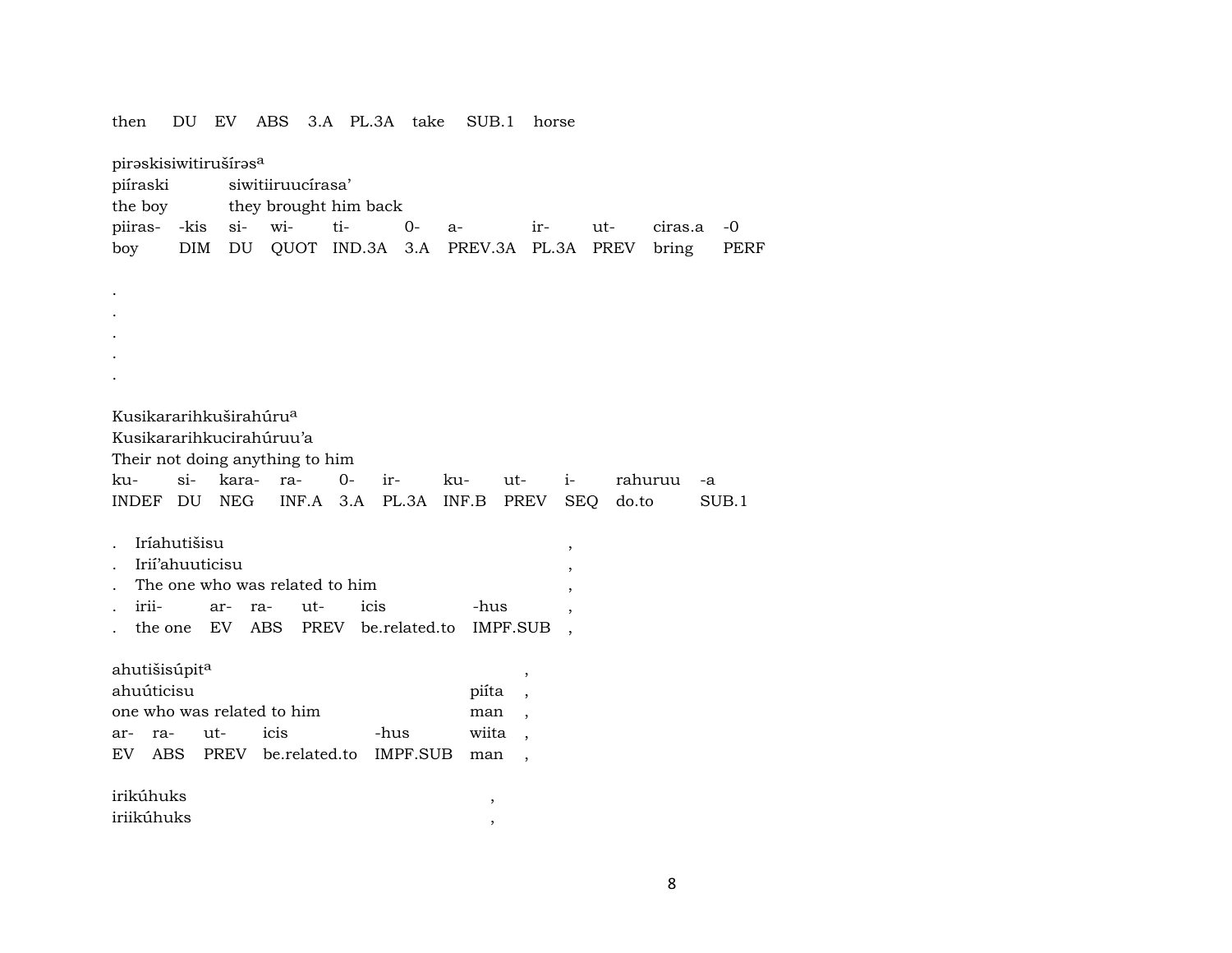| whoever he was            |               |         |      |                                    |      |                        | $\overline{\phantom{a}}$ |                        |            |  |
|---------------------------|---------------|---------|------|------------------------------------|------|------------------------|--------------------------|------------------------|------------|--|
| irii-                     | kuur-         | ra-     | $0-$ | uks-                               | 0    | $-0$                   | $\overline{\phantom{a}}$ |                        |            |  |
| the.one                   | <b>DUB</b>    | ABS     | 3.A  | AOR                                | be   | <b>PERF</b>            |                          |                        |            |  |
|                           |               |         |      |                                    |      |                        |                          |                        |            |  |
| wituksasá <sup>a</sup>    |               |         |      |                                    |      |                        |                          | Sukakáhik <sup>i</sup> |            |  |
| wituksasá'a               |               |         |      |                                    |      |                        |                          | Sukakáhiiki            |            |  |
| he was named              |               |         |      |                                    |      |                        |                          | Horse Chief            |            |  |
| ti-<br>wi-                |               | 0-      | uks- | asar                               |      | 0                      |                          | sukakahiiki            |            |  |
| QUOT IND.3A               |               | 3.A     | AOR  |                                    |      | be.named PERF          |                          | horse.chief            |            |  |
|                           |               |         |      |                                    |      |                        |                          |                        |            |  |
| híritutiritn              |               |         |      |                                    |      |                        |                          |                        |            |  |
|                           |               |         |      |                                    |      |                        |                          |                        |            |  |
| Hi                        | rítuutiirit   |         |      |                                    |      |                        |                          |                        |            |  |
| And                       | I did see him |         |      |                                    |      |                        |                          |                        |            |  |
| rii-<br>hi                | t-            | $0-$    | ut-  | iirik                              | -0   |                        |                          |                        |            |  |
| ASSR<br>and               | 1.A           | 3.P     |      | PREV<br>see                        |      | PERF                   |                          |                        |            |  |
|                           |               |         |      |                                    |      |                        |                          |                        |            |  |
| kurahúskahik <sup>u</sup> |               |         |      |                                    |      | tikáhikut <sup>n</sup> |                          |                        |            |  |
| kurahúskaahiiku'          |               |         |      |                                    |      | Tikaáhikut             |                          |                        |            |  |
| an aged old man           |               |         |      |                                    |      | He died of old age     |                          |                        |            |  |
| kurahuus                  |               | -kaahik |      | $-u'$                              | ti-  |                        | kaahik-                  | kuut<br>-0             |            |  |
| old.man/priest aged       |               |         |      | <b>NOM</b><br>$\ddot{\phantom{a}}$ |      | IND.3A                 | aged                     | die                    | PERF       |  |
|                           |               |         |      |                                    |      |                        |                          |                        |            |  |
| Tatutíritn                |               |         |      |                                    |      |                        |                          |                        |            |  |
| Tatuutiirit               |               |         |      |                                    |      |                        |                          |                        |            |  |
| I saw him                 |               |         |      |                                    |      |                        |                          |                        |            |  |
|                           |               |         |      |                                    |      |                        |                          |                        |            |  |
| ta-                       | $t-$          | $0-$    | ut-  | iirik                              | -0   |                        |                          |                        |            |  |
| $IND.1/2A$ 1.A            |               | 3.P     | PREV | see                                | PERF |                        |                          |                        |            |  |
|                           |               |         |      |                                    |      |                        |                          |                        |            |  |
| nikúhutišis <sup>u</sup>  |               |         |      |                                    |      |                        |                          | pírask <sup>i</sup>    |            |  |
| Rikúhuuticiisu'           |               |         |      |                                    |      |                        |                          | piíraski               |            |  |
| That one was his relative |               |         |      |                                    |      |                        |                          | the boy                |            |  |
| riku-                     | ar-           | ra-     | $0-$ | ut-                                | icis |                        | -:hus                    | piiras-                | -kis       |  |
| that.one                  | EV            | ABS     | 3.A  | PREV                               |      | be.related.to          | <b>IMPF</b>              | boy                    | <b>DIM</b> |  |
|                           |               |         |      |                                    |      |                        |                          |                        |            |  |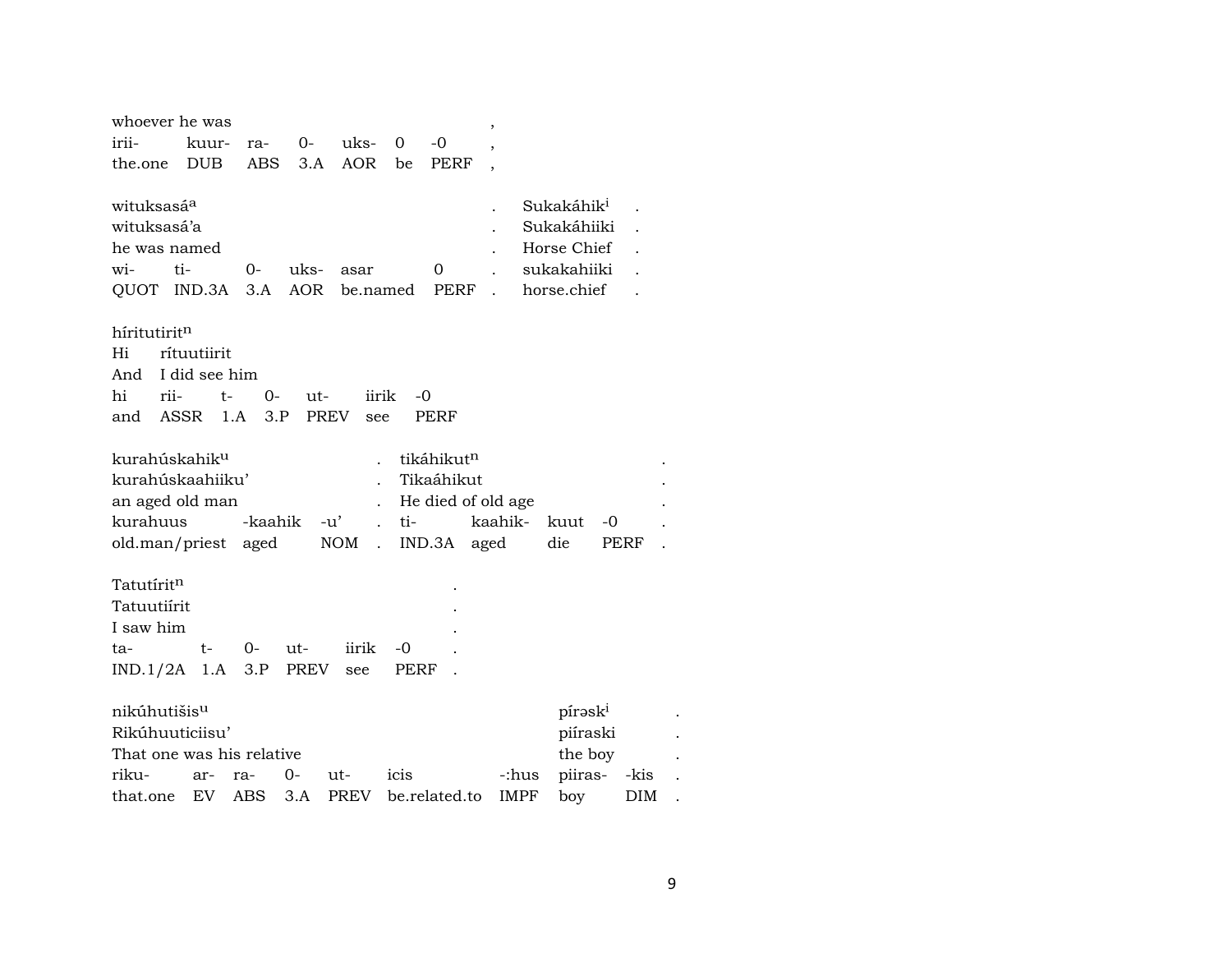| Aahíhwak <sup>i</sup><br>ahíhwaki'<br>A<br>And they said<br>waki<br>ar- ri-<br>$0-$<br>ir-<br>$-0$<br>a<br>EV CONT.3A<br>3.A<br>PL.3A<br>say.PL.A PERF<br>and                                                                                                                                                                                  |
|------------------------------------------------------------------------------------------------------------------------------------------------------------------------------------------------------------------------------------------------------------------------------------------------------------------------------------------------|
| wisiahikaríksta <sup>a</sup><br>wiisi'ahiikariiksta'a<br>when they brought the herd back<br>$si-$<br>wii-<br>ar-<br>ir- kariiks-<br>ra-<br>0-<br>-0<br>$a-$<br>ra.a<br>when DU EV ABS<br>3.A PREV.3A PL.3A herd<br>bring<br>SUB.3                                                                                                              |
| $\mathcal{C}$<br>aahíhwak <sup>i</sup><br>$\boldsymbol{\zeta}\boldsymbol{\zeta}$<br>ahíhwaki'<br>a<br>$\boldsymbol{\zeta}\boldsymbol{\zeta}$<br>and they said<br>$\boldsymbol{\zeta}\boldsymbol{\zeta}$<br>waki<br>$ri-$ 0-<br>-0<br>ar-<br>ir-<br>a<br>$\boldsymbol{\zeta}\boldsymbol{\zeta}$<br>and EV CONT.3A<br>3.A PL.3A<br>say.PL.A PERF |
| Tuhá <sup>a</sup><br>piraski<br>Tuuhá'a<br>piíraski<br>He is the cause<br>boy<br>piiras- - kis<br>ti-<br>$0-$<br>$-0$<br>ut-<br>rar<br>IND.3A 3.A PREV be.the.cause<br>PERF<br>boy<br>DIM                                                                                                                                                      |
| tiráwari<br>,<br>tiiráwari<br>this one going around<br>tii- ra- 0-<br>warii<br>-0<br>this ABS 3.A be.going.about<br>SUB.4                                                                                                                                                                                                                      |
| $^{\prime}$<br>káraruhira<br>$^{\prime}$<br>káraruuhiira<br>$^{\prime}$<br>his not being good<br>$\blacksquare$<br>0-<br>hiir<br>kara-<br>ra-<br>uur-<br>-a                                                                                                                                                                                    |